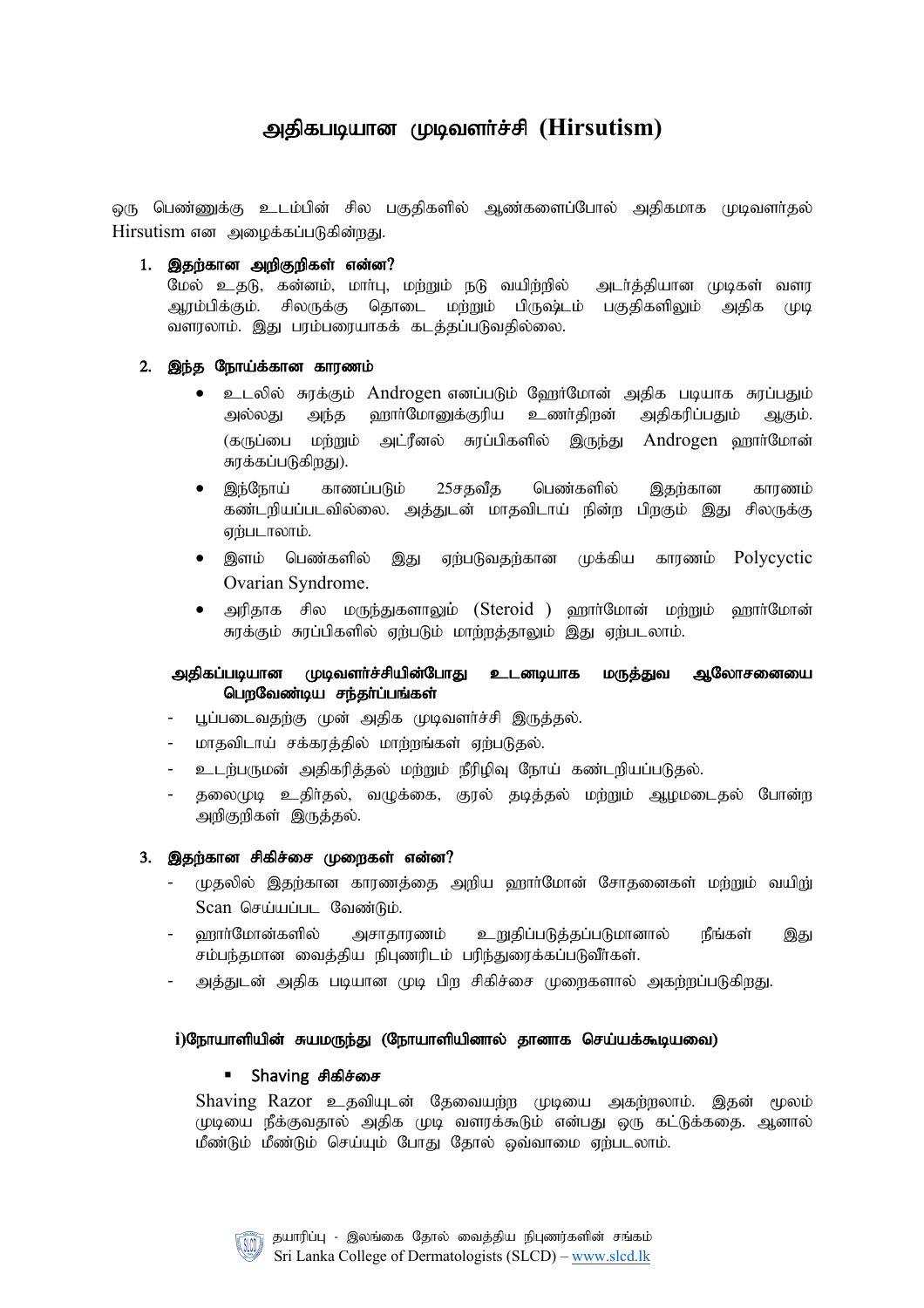# **Waxing சிகிச்சை**

இதன் மூலம் உடலில் தேவையற்ற முடியை எளிதில் அகற்றலாம். ஆனால் இது முகத்தில் முடியை அகற்றுவதற்கு ஏற்ற முறையல்ல. இதனால் மயிர்கால்களில் கிருமிதொற்று மற்றும் வடு ஏற்படலாம்.

**Depilatories** (வேதிப்பொருட்களின் உதவியுன் கேவையற்ற முடியை அகற்றுவது)

இதனை செய்வதற்கு முன்பு இது உங்கள் சருமத்திற்கு பொருத்தமானதா என்பதை - உறுதிப்படுத்த வேண்டும் அல்லது தோல் ஒவ்வாமை ஏற்படலாம்.

# **ப்ளிச்சிங் Creams**

இவை முகத்தில் காணப்படும் கருமையான முடிகளை வெள்ளை நிறமாக மாற்றும். எனினும் இது பொதுநிறம், மாநிறமானவர்களுக்கு பொருத்தமான முறையல்ல.

## ii)மருத்துவரின் ஆலோசனையுடன் முடியை அகற்றுதல்

• Electrolysis (மின்சாரத்தை பயன்படுத்தி)

மிக நுண்ணிய ஊசியின் உதவியுடன் மயிர்க்காலினுள் மின்சார அலைகளை பயன்படுத்தி மயிர்கால்களை அழித்தல. இது ரோமத்தை முழுமையாக அழிக்கின்றது. வடு ஏற்படும் அபாயம் உள்ளது.

## ■ Laser சிகிச்சை

இதன்மூலம் நிரந்தர தீர்வு பெறலாம். ஆனால் பலமுறை சிகிச்சை தேவைப்படும். அரிதாக பக்கவிளைவுகள் ஏற்படலாம். (சிவத்தல், நிறமாறற்ம், வடு) இந்த சிகிச்சையின் போது Sunscreen கட்டாயமாக பாவிக்க வேண்டும். முடியை அகற்றும் முறைகளில் Shaving தவிர மற்ற முறைகள் தவிர்க்கப்பட வேண்டும்.

# iii)மருந்தியல் சிகிச்சை முறைகள்.

# § **Anti-Androgens**

இது வரார்மோனின் செயற்பாட்டை அல்லது உர்பக்கியை கடுக்கிறது. வெற்றிகரமான முடிவுகள் பெற பல மாதங்கள் அகும்.

# • Oral contraceptives (கருத்தடை மாத்திரைகள்)

இது ஹார்மோனின் செயற்பாட்டை தடுக்கின்றது. எனவே முடிவளர்ச்சி குறைகிறது. மாா்பகவலி, குமட்டல், தலைவலி, மற்றும் இரத்தப்போக்கு ஆகியவை பக்கவிளைவுகளாகும்.

#### § **Cyproterone**

இது ஹார்மோனின் செயற்பாட்டை தடுக்கின்றது. எடை அதிகரிப்பு, மனச்சோர்வு, இரத்தம் உறைதல், மற்றும் பாலியல் ஆசைகுறைதல் இதன் பக்கவிளைவுகளாகும்.

#### § **Spironolactone**

பரிந்துரைக்கப்பட்ட அளவுகளில் இதனை உட்கொள்வதன் மூலம் முடி வளர்ச்சியை கட்டுப்படுத்தலாம். சிறு நீர் அதிகமாக கழித்தல், மாதவிடாய்